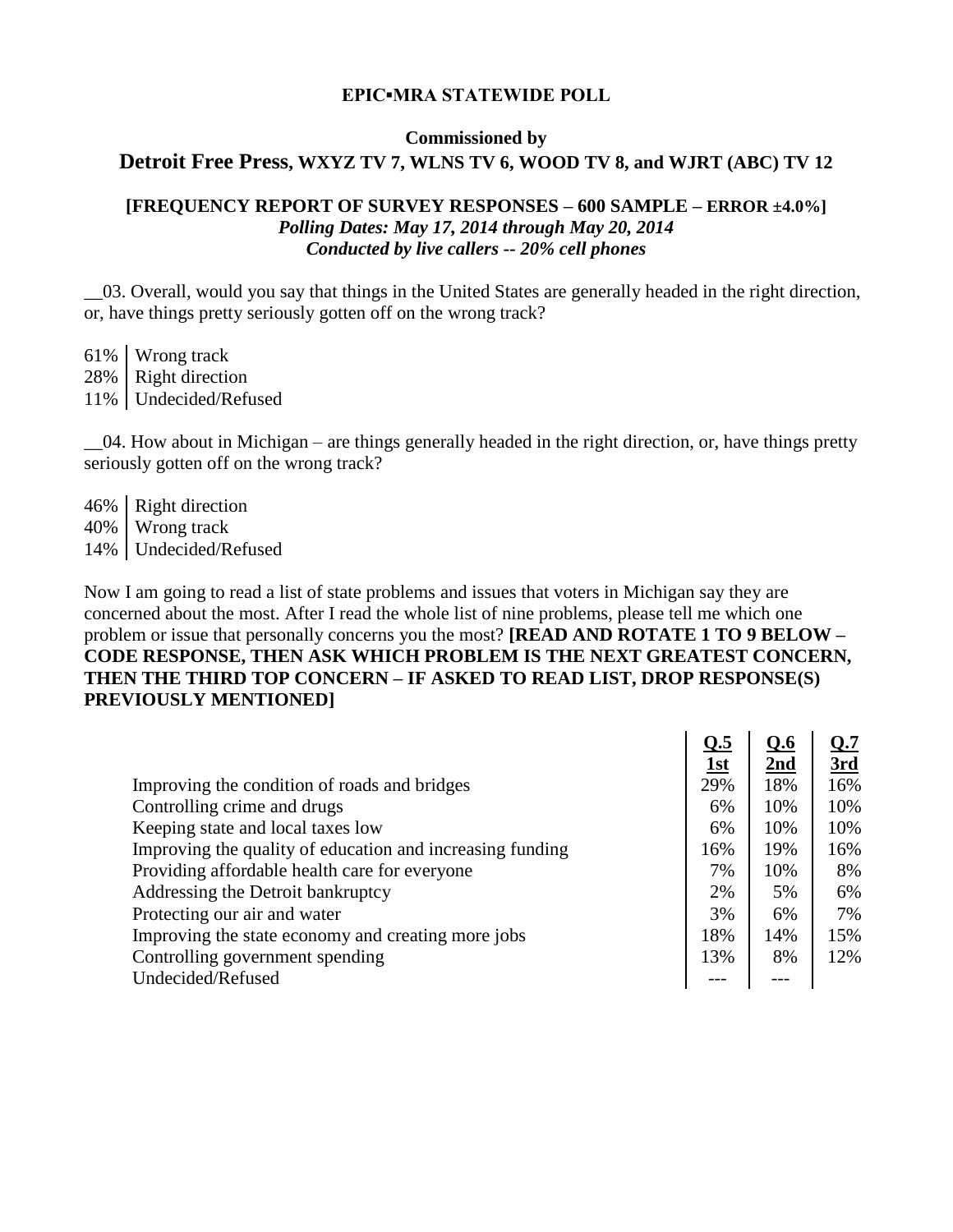## **Q.5 THROUGH Q.7 COMBINED AND SORTED HIGHEST TO LOWEST:**

- 22% Improving the condition of roads and bridges
- 17% Improving the quality of education and increasing funding
- 16% Improving the state economy and creating more jobs
- 11% Controlling government spending
- 9% Controlling crime and drugs
- 8% | Keeping state and local taxes low
- 8% Providing affordable health care for everyone
- 5% Protecting our air and water
- 4% Addressing the Detroit bankruptcy
- --- Undecided/Refused

\_\_08. Thinking about the economy in Michigan, do you believe Michigan's economy…**[READ 1 TO 3]**

- 62% Has already bottomed out and is starting to improve
- 20% Is at the bottom but is not yet getting any better
- 14% Has not yet bottomed out and will still get worse
- 4% Undecided/Refused

\_\_09. Thinking about you and your family; are things better for you because of the condition of Michigan's economy, are things worse, or, has Michigan's economy not had an impact on you one way or the other?

49% About the same 36% Worse 14% Better 1% Undecided/Refused

Now, I would like to read the names of several political figures. For each one, please tell me if you have a favorable or unfavorable opinion of that person. If you do not recognize a name, please say so and we can move on. The first name is \_\_\_\_\_\_\_? **"**Do you have a favorable or unfavorable opinion of that person?" **[IF FAVORABLE/UNFAVORABLE, ASK:** "Would that be very or generally?" **AND CODE BEST RESPONSE]**

| [ROTATE Q.10-Q.16]       | DO NOT<br><b>RECOG</b> | VERY<br><b>FAVOR</b> | <b>TOTAL</b><br><b>FAVOR</b> | TOTAL<br><b>UNFAV</b> | VERY<br><b>UNFAV</b> | <b>REF</b><br><b>UNDEC</b> |
|--------------------------|------------------------|----------------------|------------------------------|-----------------------|----------------------|----------------------------|
| 10. Barack Obama         |                        | 25%                  | 44%                          | 51%                   | 37%                  | 5%                         |
| 11. Rick Snyder ---      | 14%                    | 46%                  | 42%                          | 26%                   | 12%                  |                            |
| 12. Mark Schauer         | 41%                    | 5%                   | 14%                          | 17%                   | 8%                   | 28%                        |
| $\_13$ . Gary Peters 30% | 5%                     | 21%                  | 21%                          | 9%                    | 28%                  |                            |
| 14. Terri Lynn Land      | 16%                    | 7%                   | 28%                          | 30%                   | 16%                  | 26%                        |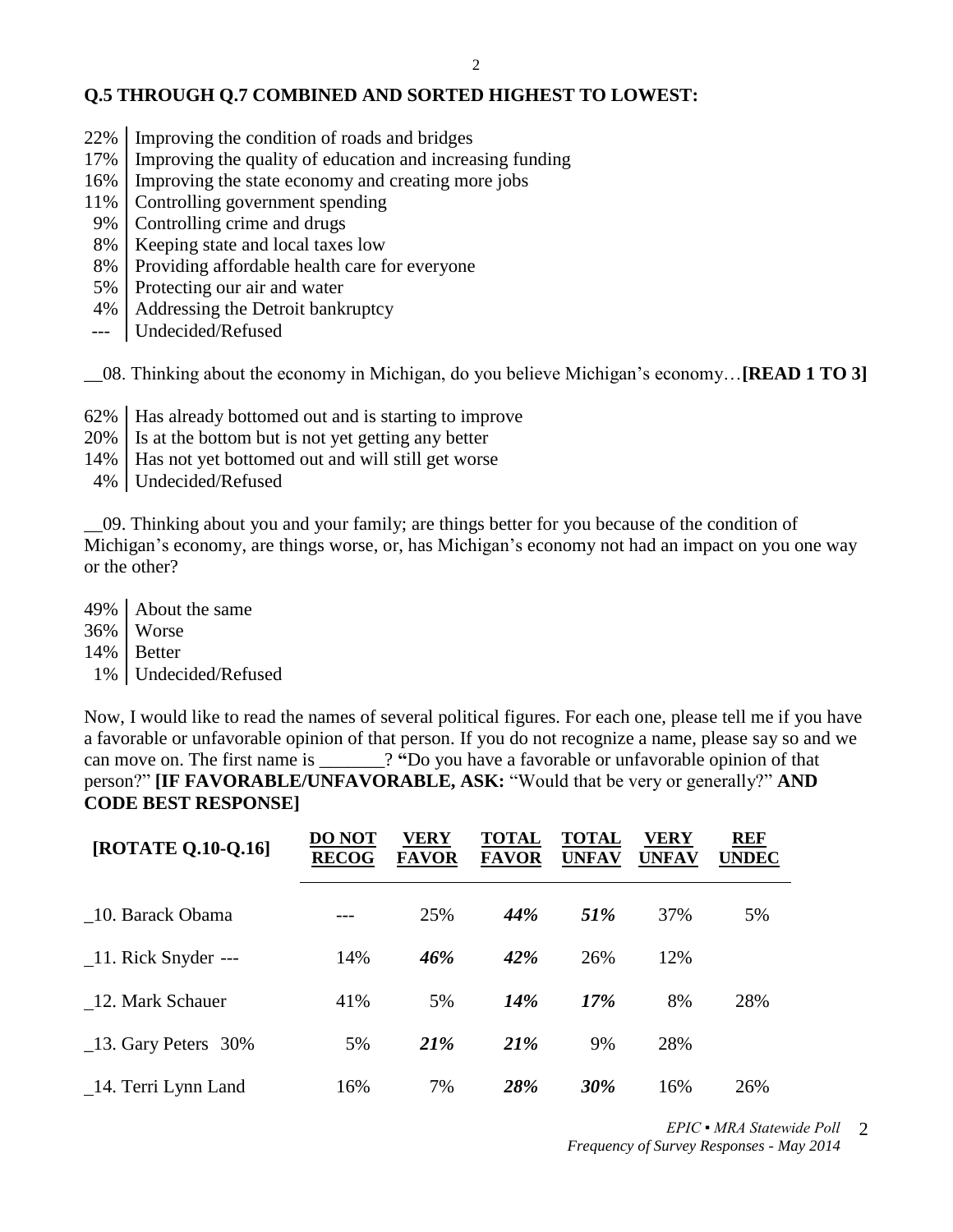| [ROTATE Q.10-Q.16]  | <b>DO NOT</b><br><b>RECOG</b> | VERY<br><b>FAVOR</b> | <b>TOTAL</b><br><b>FAVOR</b> | TOTAL<br><b>UNFAV</b> | VERY<br><b>UNFAV</b> | <b>REF</b><br>UNDEC |
|---------------------|-------------------------------|----------------------|------------------------------|-----------------------|----------------------|---------------------|
| 15. Bill Schuette   | 32%                           | 4%                   | 21 <sup>%</sup>              | 16%                   | 7%                   | 31%                 |
| 16. Mark Totten 71% | 1%                            | 4%                   | 4%                           | 2%                    | 21\%                 |                     |

\_\_17. Overall, how would you rate the job being done by Barack Obama as President -- would you give him a positive rating of excellent or pretty good, or a negative rating of just fair or poor?

 8% Excellent 30% Pretty good *38% TOTAL POSITIVE 62% TOTAL NEGATIVE* 21% Just fair 41% Poor --- Undecided/Refused

\_\_18. Overall, how would you rate the job Rick Snyder has done as Michigan's Governor – would you give him a positive rating of excellent or pretty good, or a negative rating of just fair or poor?

 6% Excellent 35% Pretty good *41% TOTAL POSITIVE 58% TOTAL NEGATIVE* 34% Just fair 24% Poor 1% Undecided/Refused

\_\_19. Overall, how would you rate the job Bill Schuette has done as Michigan Attorney General – would you give him a positive rating of excellent or pretty good, or a negative rating of just fair or poor?

 2% Excellent 23% Pretty good *25% TOTAL POSITIVE 39% TOTAL NEGATIVE* 27% Just fair 12% Poor 36% Undecided/Refused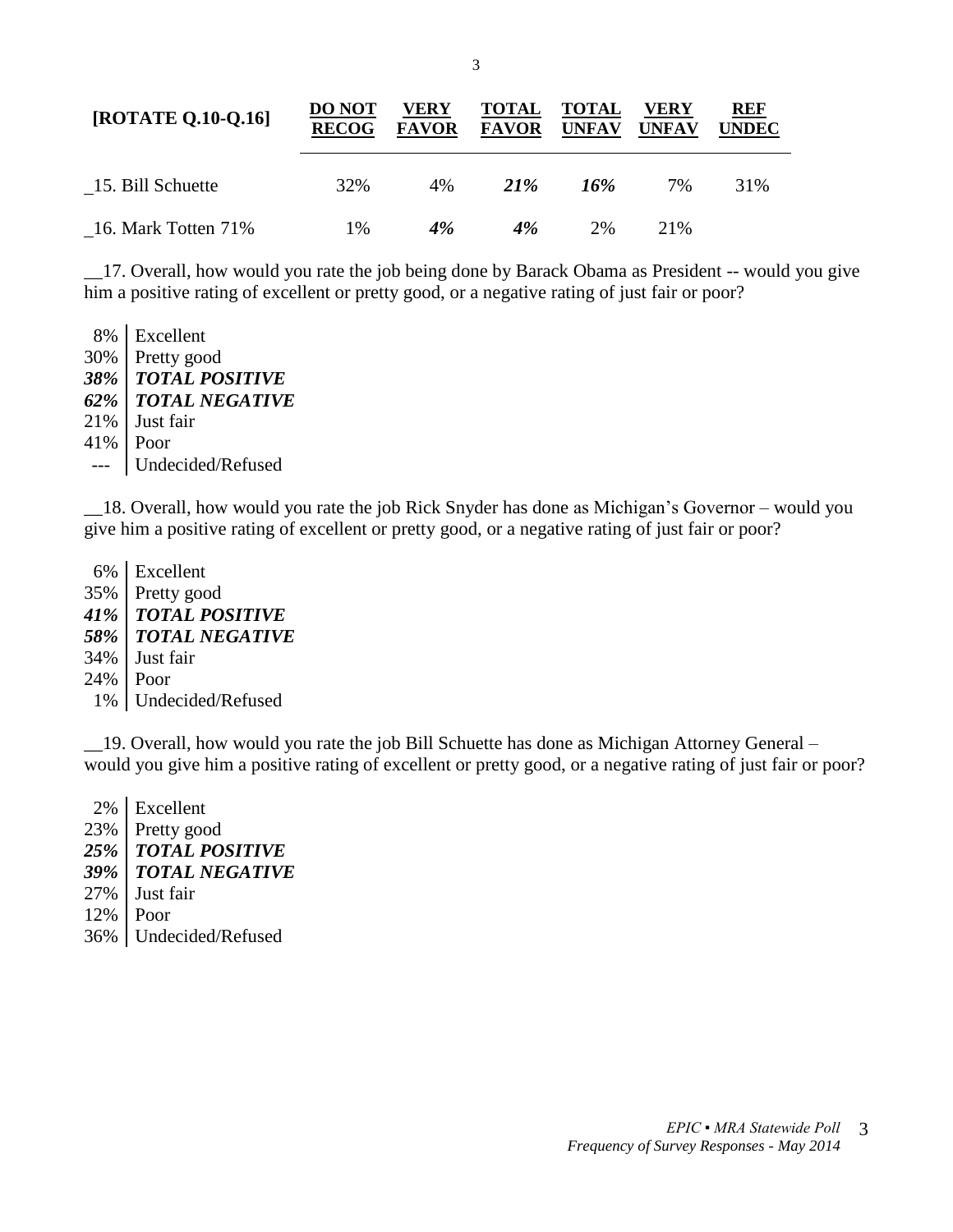On another topic…

\_\_20. Over the past two or three years, would you say that your family's personal financial situation has improved, gotten worse, or remained about the same?

43% Remained about the same 35% Gotten worse

22% Improved

--- Undecided/Refused

Thinking about the November general election this year for Governor, US Senate and Attorney General, how you would vote in the following matchups.

\_\_21. In the race for Governor, if the election were held today, would you vote for **[ROTATE]** Rick Snyder the Republican or Mark Schauer the Democrat?

**[IF UNDECIDED, ASK: "**Well, if the election were held today and you had to decide right now, which candidate would you lean toward, **[ROTATE]** Mark Schauer the Democrat or Rick Snyder the Republican?" **AND CODE BEST RESPONSE]**

- 30% Vote for Mark Schauer the Democrat
- 8% Lean toward Mark Schauer
- *38% TOTAL VOTE SCHAUER*
- *47% TOTAL VOTE SNYDER*
- 38% Vote for Rick Snyder the Republican
- 9% Lean toward Rick Snyder
- 15% Undecided/Refused

\_\_22. In the race for U.S. Senate, if the election were held today, would you vote for **[ROTATE]** Terri Lynn Land the Republican or Gary Peters the Democrat?

**[IF UNDECIDED, ASK: "**Well, if the election were held today and you had to decide right now, which candidate would you lean toward, **[ROTATE]** Gary Peters the Democrat or Terri Lynn Land the Republican?" **AND CODE BEST RESPONSE]**

- 36% Vote for Gary Peters the Democrat
- 8% Lean toward Gary Peters
- *44% TOTAL VOTE PETERS*
- *38% TOTAL VOTE LAND*
- 30% Vote for Terri Lynn Land the Republican
- 8% Lean toward Terri Lynn Land
- 18% Undecided/Refused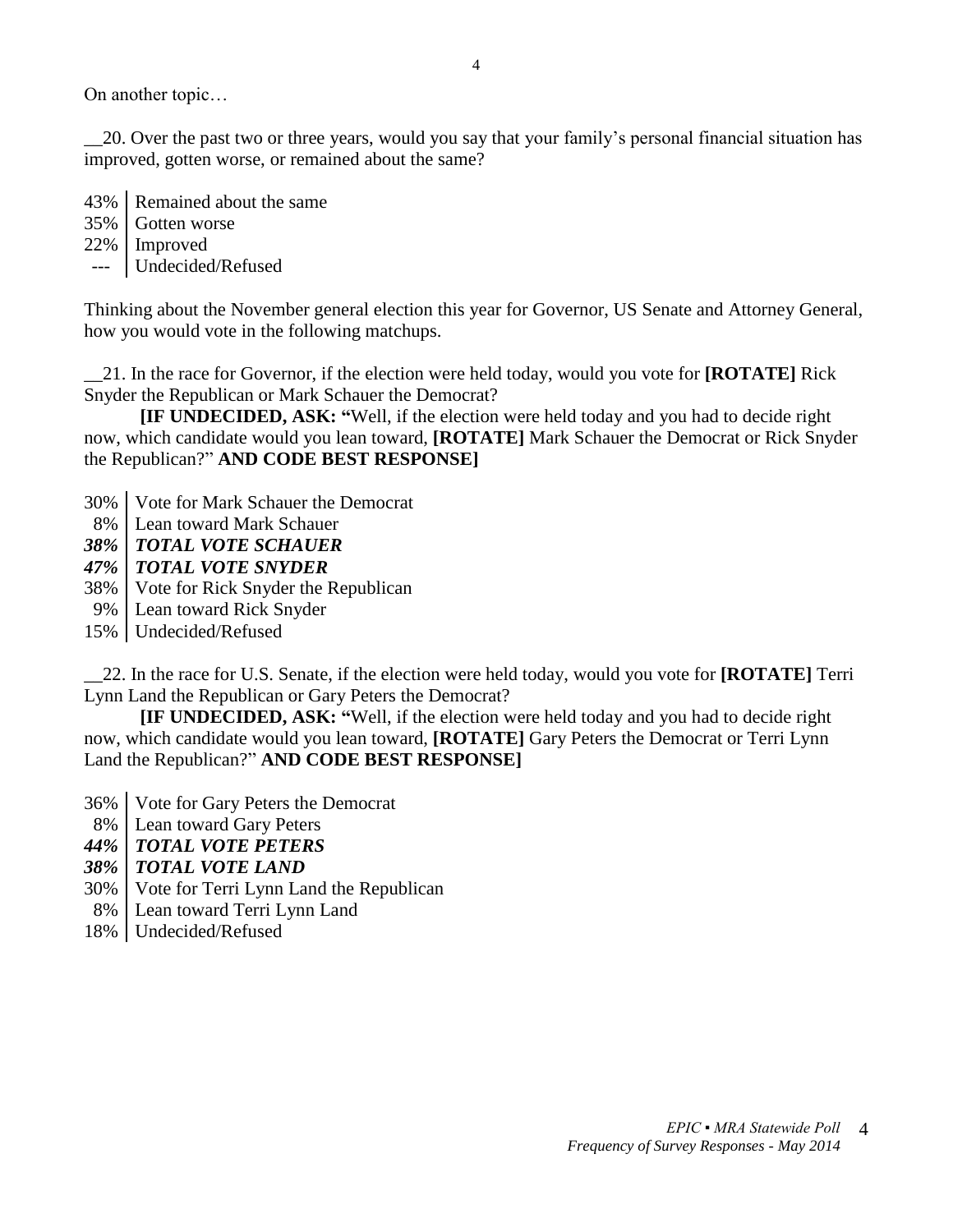\_\_23. In the race for Michigan Attorney General, if the election were held today, would you vote for **[ROTATE]** Bill Schuette the Republican or Mark Totten the Democrat?

**[IF UNDECIDED, ASK: "**Well, if the election were held today and you had to decide right now, which candidate would you lean toward, **[ROTATE]** Mark Totten the Democrat or Bill Schuette the Republican?" **AND CODE BEST RESPONSE]**

- 26% Vote for Mark Totten the Democrat
- 7% Lean toward Mark Totten
- *33% TOTAL VOTE TOTTEN*
- *38% TOTAL VOTE SCHUETTE*
- 30% Vote for Bill Schuette the Republican
- 8% Lean toward Bill Schuette
- 29% Undecided/Refused

Now I would like to describe some proposals that may be on the ballot this November or in the future…

\_\_24. A group that wants to increase the minimum wage in Michigan claims it has collected enough valid petition signatures to require the Legislature to either enact their proposal, or, if they fail to act, require the proposal to be placed on the ballot in November so voters can decide if it should become law. The proposal would increase the minimum wage in Michigan from \$7.40 per hour to \$10.10 per hour in three stages through January 2017. After that, the minimum wage would continue to increase by the rate of inflation. The minimum wage for tipped employees, like restaurant servers, would increase to \$3.50 per hour and then continue to increase by 85 cents each year until it reaches \$10.10 per hour in nine years. Based on what you know or have heard or read about this proposal, if the election were held today, would you vote YES to increase the minimum wage as I just described it, or, would you vote NO to oppose it? **[IF UNDECIDED, ASK: "**Well, if the election were held today and you had to decide right now, would you lean toward voting YES or NO?" **AND CODE BEST RESPONSE]**

| 48%   Vote YES ---------------------GO TO Q. 26      |
|------------------------------------------------------|
| 8%   Lean toward voting YES -----GO TO Q. 26         |
| 56%   TOTAL VOTE YES                                 |
| 39%   TOTAL VOTE NO                                  |
|                                                      |
| 4%   Lean toward voting NO ----------------ASK Q. 25 |
| 5%   Undecided/Refused ----------GO TO Q. 26         |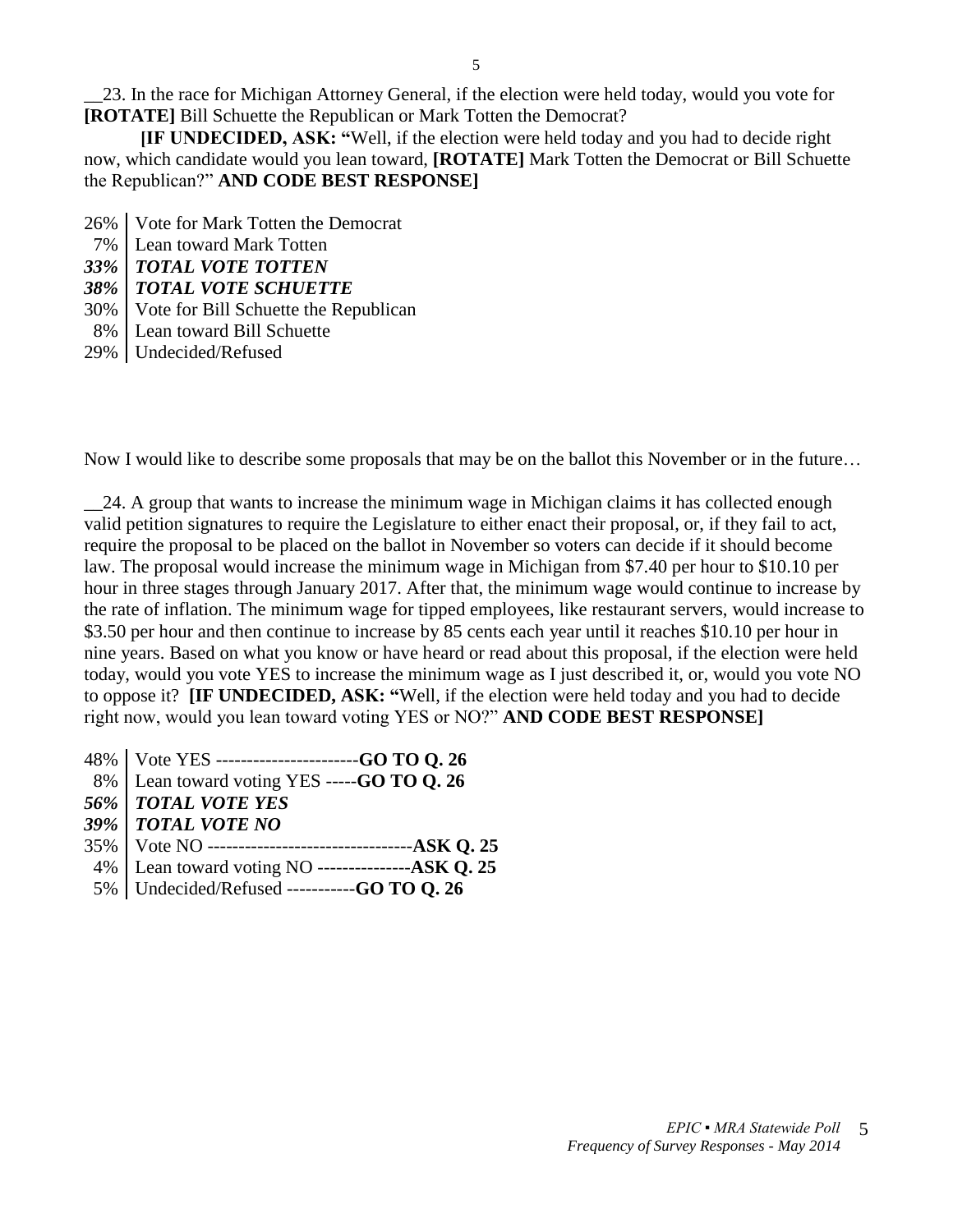6

\_\_25. What is the main reason why you oppose a proposed increase in the minimum wage to \$10.10 per hour by January 2017? **[WRITE COMMENT AS STATED]** 

# **N=234**

19% Increase the cost of all goods and services – Increase inflation

- 18% Will hurt Michigan's economy
- 16% Those are low skilled jobs not career jobs
- 12% Will hurt small businesses
- 11% Will increase unemployment lead to more layoffs
- 9% Too much of an increase too fast
- 4% Will hurt All businesses
- 3% Government should not be involved the market should dictate the wage
- 3% Other wage earners do not benefit closes the gap will further destroy the Middle Class
- 2% Not needed at all
- $2\%$  Should Not be put to a vote people voting on their own pay raises
- 1% There will be no corresponding increase in Social Security
- --- Other/Undecided/Refused

\_\_26. If a proposal appeared on a future election ballot that would allow same sex marriage in Michigan, if the election were held today, would you vote YES to allow same sex marriage in Michigan, or, would you vote NO to oppose it? **[IF UNDECIDED, ASK: "**Well, if the election were held today and you had to decide right now, would you lean toward voting YES or NO?" **AND CODE BEST RESPONSE]**

43% Vote YES

- 4% Lean toward voting YES
- *47% TOTAL VOTE YES*
- *46% TOTAL VOTE NO*
- $45\%$  | Vote NO
- 1% Lean toward voting NO
- 7% Undecided/Refused

\_\_27. Turning to the minimum wage again, the Michigan Senate passed legislation that would repeal the current minimum wage law and replace it with a different law to increase the minimum wage in Michigan from \$7.40 per hour to \$9.20 per hour, and for tipped employees like restaurant servers from \$2.65 to \$3.50 per hour in four incremental stages by January 2017. After 2017, the minimum wage would increase by the rate of inflation or 4 percent, whichever is less. This proposal is now under consideration in the Michigan House of Representatives. Based on what you may know or have heard or read about this proposal, do you favor or oppose it? **[IF FAVOR/OPPOSE, ASK: "**Would that be strongly or somewhat?" **AND CODE BEST RESPONSE]**

- 17% Strongly favor
- 32% Somewhat favor
- *49% TOTAL FAVOR*
- *42% TOTAL OPPOSE*
- 15% Somewhat oppose
- 27% | Strongly oppose
- 9% Undecided/Refused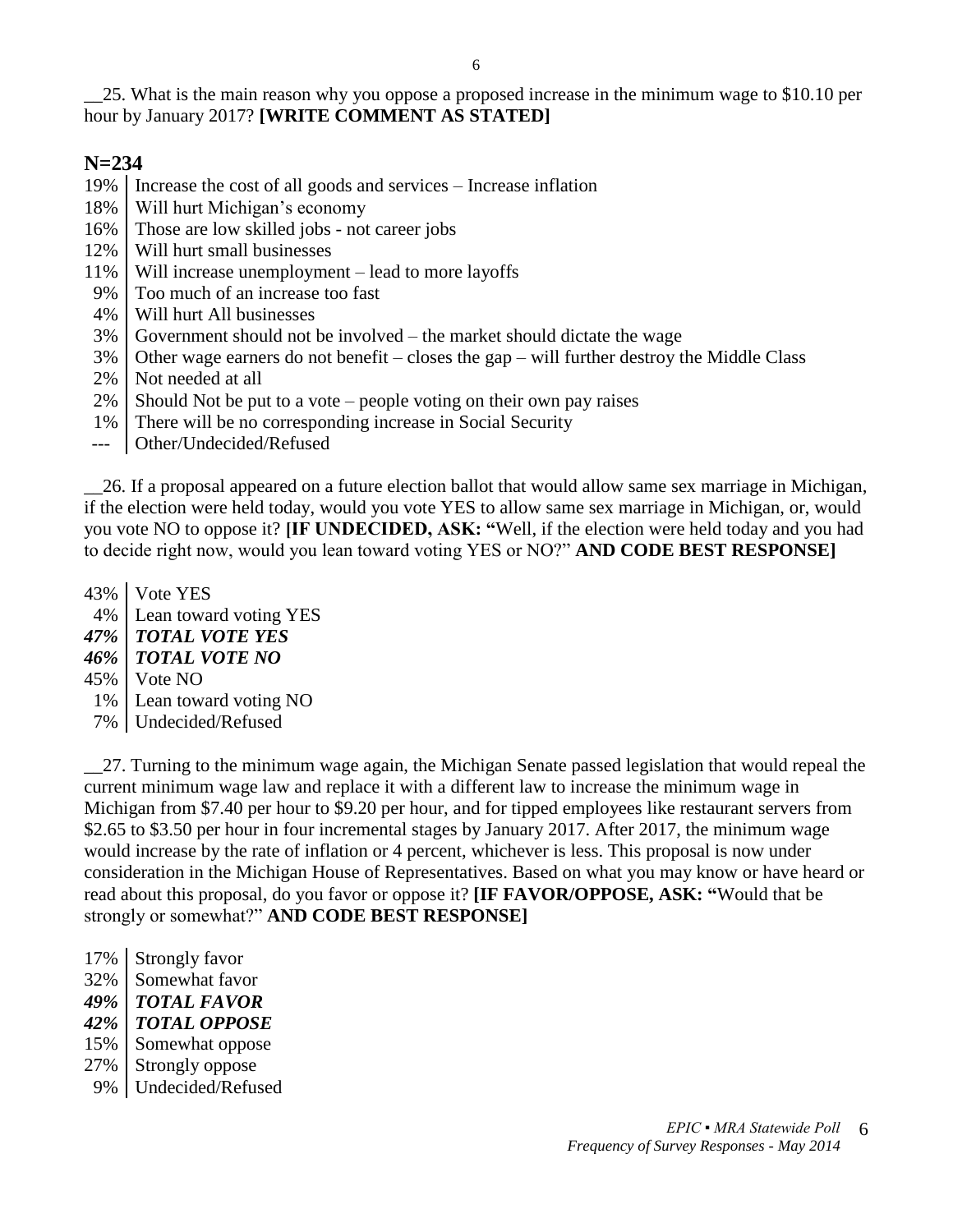\_\_28. Thinking about the two proposals to raise the minimum wage, which proposal do you prefer – **[ROTATE]** the one by petition drive to raise the minimum wage to \$10.10 per hour, or the one passed by the Michigan Senate to raise the minimum wage to \$9.20 per hour? **[IF RESPONDENT PREFERS EITHER, ASK: "**Would that be strongly or somewhat?" **AND CODE BEST RESPONSE]**

- 30% Strongly prefers petition drive to raise minimum wage to \$10.10
- 9% Somewhat prefers petition drive to raise minimum wage to \$10.10
- *39% Total prefers petition drive to raise minimum wage to \$10.10*

*38% Total prefers proposal passed in the Michigan Senate to raise minimum wage to \$9.20*

22% Somewhat prefers proposal passed in the Michigan Senate to raise minimum wage to \$9.20

16% Strongly prefers proposal passed in the Michigan Senate to raise minimum wage to \$9.20

- 18% Prefer neither should not change the minimum wage *(volunteered)*
- 5% Undecided/Refused

\_\_29. If the proposal by the Michigan Senate to increase the minimum wage to \$9.20 per hour by January 2017 becomes law, by repealing the current minimum wage law, it would effectively nullify the petition drive to collect petition signatures to increase the minimum wage to 10.10 per hour, because the law that would be amended would no longer exist. Knowing this, do you approve or disapprove of the action taken by the Michigan Senate to pass a minimum wage bill in a way that invalidates the petition drive to raise the minimum wage to \$10.10 per hour? **[IF APPROVE/DISAPPROVE, ASK: "**Would that be strongly or somewhat?" **AND CODE BEST RESPONSE]**

- 11% Strongly approve
- 18% Somewhat approve
- *29% TOTAL APPROVE*
- *54% TOTAL DISAPPROVE*
- 14% Somewhat disapprove
- 40% Strongly disapprove
- 17% Undecided/Refused

On another topic…

\_\_30. As you may know, the Affordable Care Act, also known as Obamacare, was passed by Congress and signed into law in 2010. Based on what you may know or have heard or read about this new health care law, overall, do you favor or oppose the law? **[IF FAVOR/OPPOSE, ASK: "**Would that be strongly or somewhat **(favor/ oppose)**?" **AND CODE BEST RESPONSE]**

| 26%   Strongly favor ------------------          | GO TO Q.32      |
|--------------------------------------------------|-----------------|
| 15%   Somewhat favor --------------- GO TO Q. 32 |                 |
| 41%   TOTAL FAVOR                                |                 |
| 53%   TOTAL OPPOSE                               |                 |
| 8% Somewhat oppose ------------                  | <b>ASK Q.31</b> |
| 45%   Strongly oppose ---------------            | <b>ASK O.31</b> |
| 6%   Undecided/Refused -----------               | GO TO 0.32      |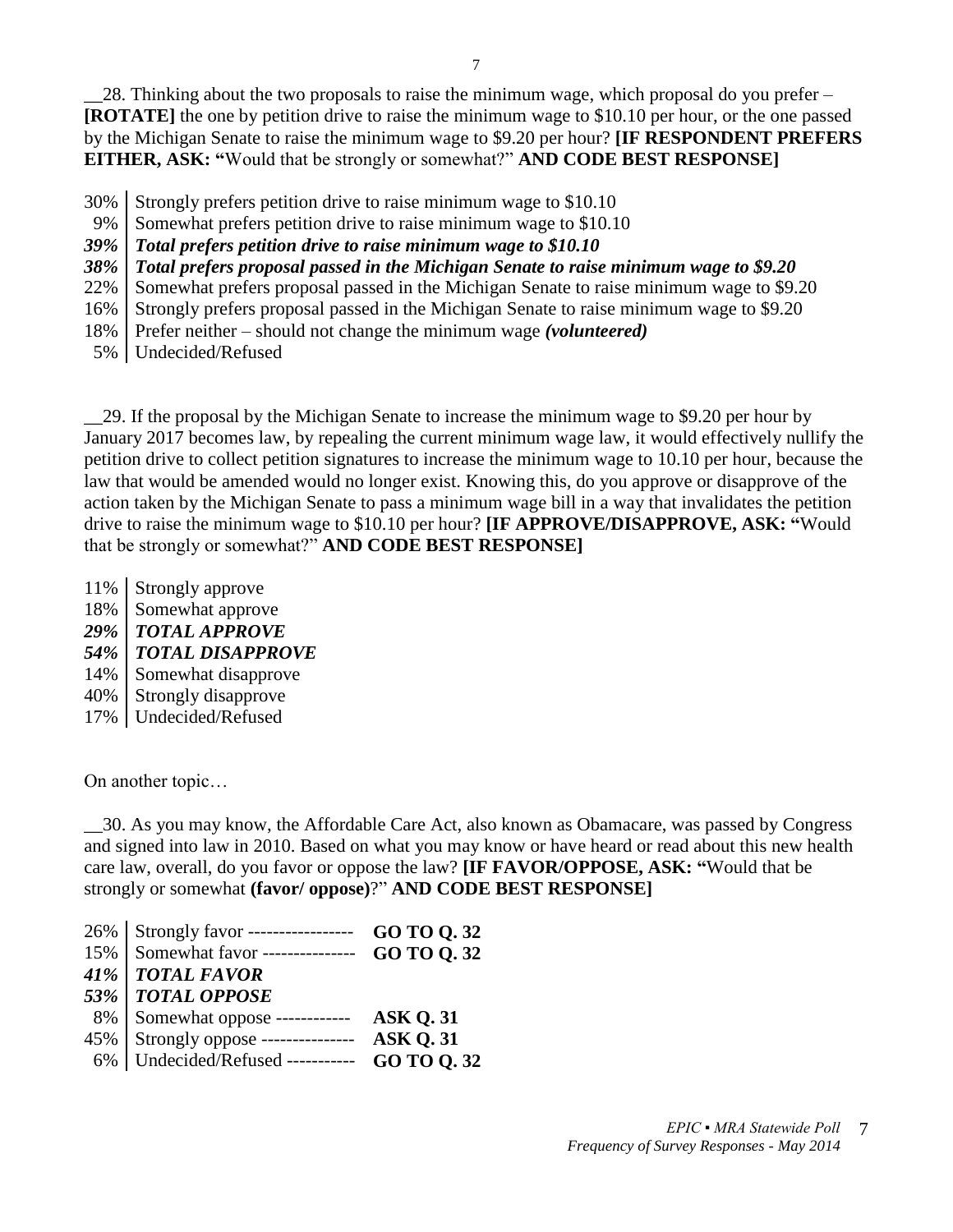\_\_31. Would you say that you oppose the Affordable Care Act because it goes too far in changing health insurance, or, because you feel it does not go far enough in changing the health insurance system?

#### **N=317**

- 80% | Opposes law because it goes too far
- 12% Opposes law because it does not go far enough
- 8% Undecided/Refused

\_\_32. Which of the following statements best describes what you believe should be done with the Affordable Care Act? **[READ 1 TO 4 BELOW]** 

- 11% It should be kept as is
- 45% It should be kept but Congress should work to improve it
- 7% It should be replaced with a Republican alternative
- 31% It should be repealed and not replaced at all
- 6% Undecided/Refused

\_\_33. If a member of Congress voted for the Affordable Care Act, or a candidate for Congress or U.S. Senate supports the Affordable Care Act, will you be more likely to vote for that candidate, less likely to vote for him or her, or, would you say his or her position on the Affordable Care Act won't influence you one way or the other? **[IF MORE/LESS LIKELY, ASK: "**Would that be much or somewhat **(more/less)** likely to vote for that candidate?" **AND CODE BEST RESPONSE]**

- 11% | Much more likely
- 15% Somewhat more likely
- *26% TOTAL MORE LIKELY*
- 35% Won't influence vote
- *36% TOTAL LESS LIKELY*
- 8% Somewhat less likely
- 28% | Much less likely
- 3% Undecided/Refused

Turning to other issues, based on recent revenue estimates, there may be a state budget surplus this year. If there is a surplus, which one of the following purposes do you think the single largest amount of funding from a state budget surplus should be used for? **[READ AND ROTATE 1 TO 6 BELOW – CODE RESPONSE, THEN ASK WHICH PURPOSE SHOULD THE NEXT LARGEST AMOUNT OF FUNDING BE USED FOR – IF ASKED TO READ LIST, DROP PREVIOUS ANSWER] Q.34 Q.35**

|                                                                           | Q.34 | Q.35 |
|---------------------------------------------------------------------------|------|------|
|                                                                           | 1st  | 2nd  |
| Increased funding for the maintenance and repair of state and local roads | 51%  | 26%  |
| Increased funding placed into the budget stabilization, rainy day fund    | 4%   | 9%   |
| Increased funding for K through 12 education                              | 25%  | 28%  |
| Increased funding for Michigan's 15 public universities                   | 2%   | 8%   |
| A tax cut for Michigan taxpayers                                          | 13%  | 15%  |
| Increased funding for revenue sharing for local communities               | 4%   | 12%  |
| None of the above ( <i>volunteered</i> )                                  |      | 2%   |
| Undecided/Refused                                                         | 1%   |      |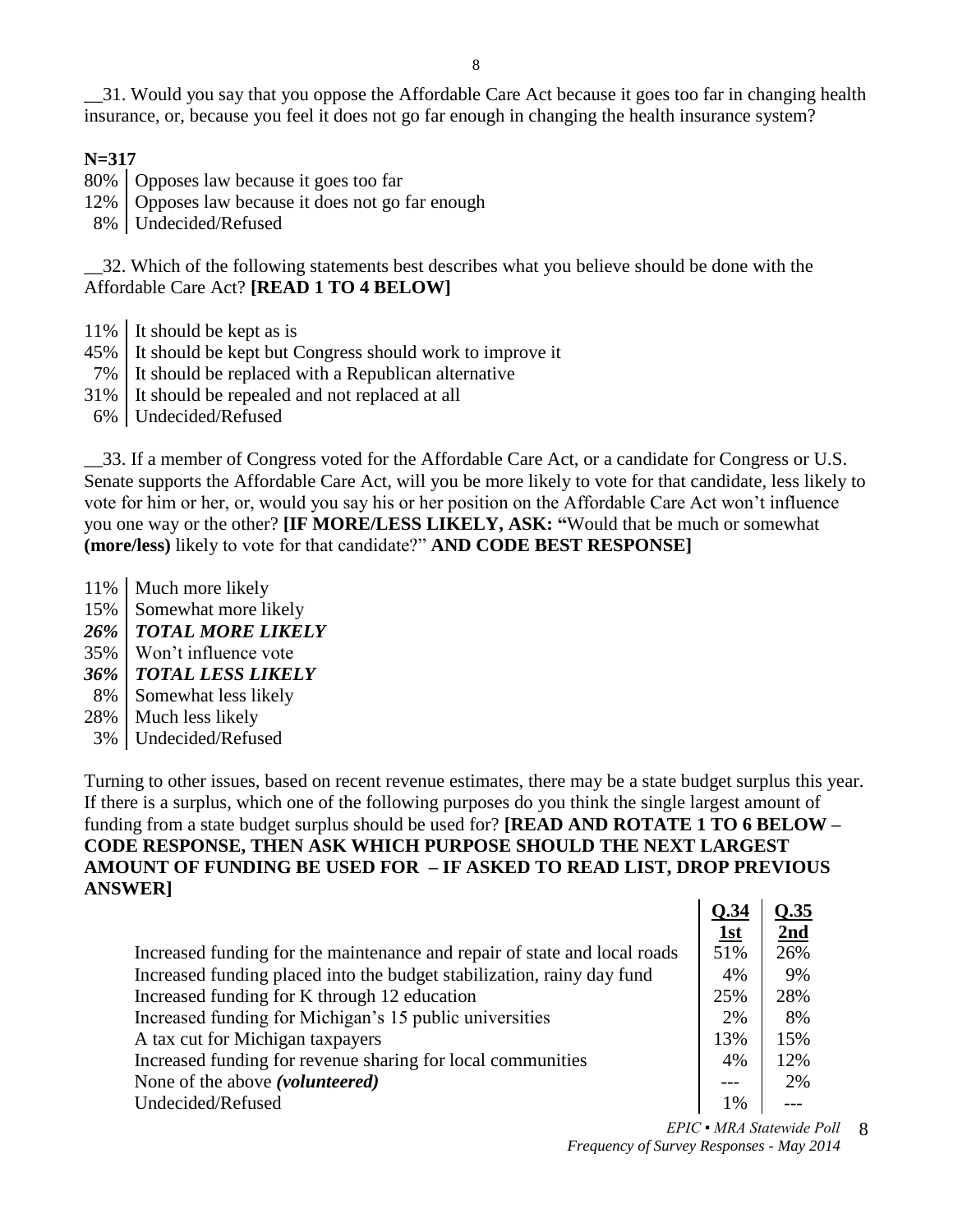### **Q.34 AND Q.35 COMBINED AND SORTED HIGHEST TO LOWEST:**

- 39% Increased funding for the maintenance and repair of state and local roads
- 26% Increased funding for K through 12 education
- $14\%$  | A tax cut for Michigan taxpayers
- 8% Increased funding for revenue sharing for local communities
- 7% Increased funding placed into the budget stabilization, rainy day fund
- 4% Increased funding for Michigan's 15 public universities
- 1% None of the above *(volunteered)*
- 1% Undecided/Refused

\_\_36. As a way of providing up to \$1.2 billion dollars in additional, new funding for improvements and repairs to Michigan roads that experts say is needed, there may be a proposal on a future election ballot that would increase the state sales tax by 1 cent from its current 6 cents for every dollar spent to purchase goods, excluding food and drugs, to 7 cents, with all of the funding from the 1 cent increase dedicated for road repairs and improvements. If this proposal were placed on the ballot and the election were held today, would you vote YES to increase the sales tax by 1 cent to increase funding for roads, or, would you vote NO to oppose it? **[IF UNDECIDED, ASK: "**Well, if the election were held today and you had to decide right now, would you lean toward voting YES or NO?" -- **CODE RESPONSE]**

42% Vote YES 10% Lean toward voting YES *52% TOTAL VOTE YES 44% TOTAL VOTE NO* 40% Vote NO 4% Lean toward voting NO 4% Undecided/Refused

\_\_37. The Michigan Legislature is considering another a proposal that would increase funding for road repair and improvements by more than \$400 million dollars. The proposal would repeal the current 19 cents per gallon sales tax on regular gasoline and 15 cents per gallon on diesel fuel and replace it with a 6% sales tax on the wholesale price of both types of gasoline. Another provision would earmark 1 percent of the 6% use tax collected on transportation funding to provide almost \$250 million dollars for roads. This plan would also double the fines for overweight trucks. Based on what you know or have heard or read about this plan, do you favor or oppose this proposal? **[IF FAVOR/OPPOSE, ASK: "**Would that be strongly or somewhat **(favor/ oppose)**?" **AND CODE BEST RESPONSE]**

15% Strongly favor 33% Somewhat favor *48% TOTAL FAVOR 30% TOTAL OPPOSE* 11% Somewhat oppose 19% | Strongly oppose 22% Undecided/Refused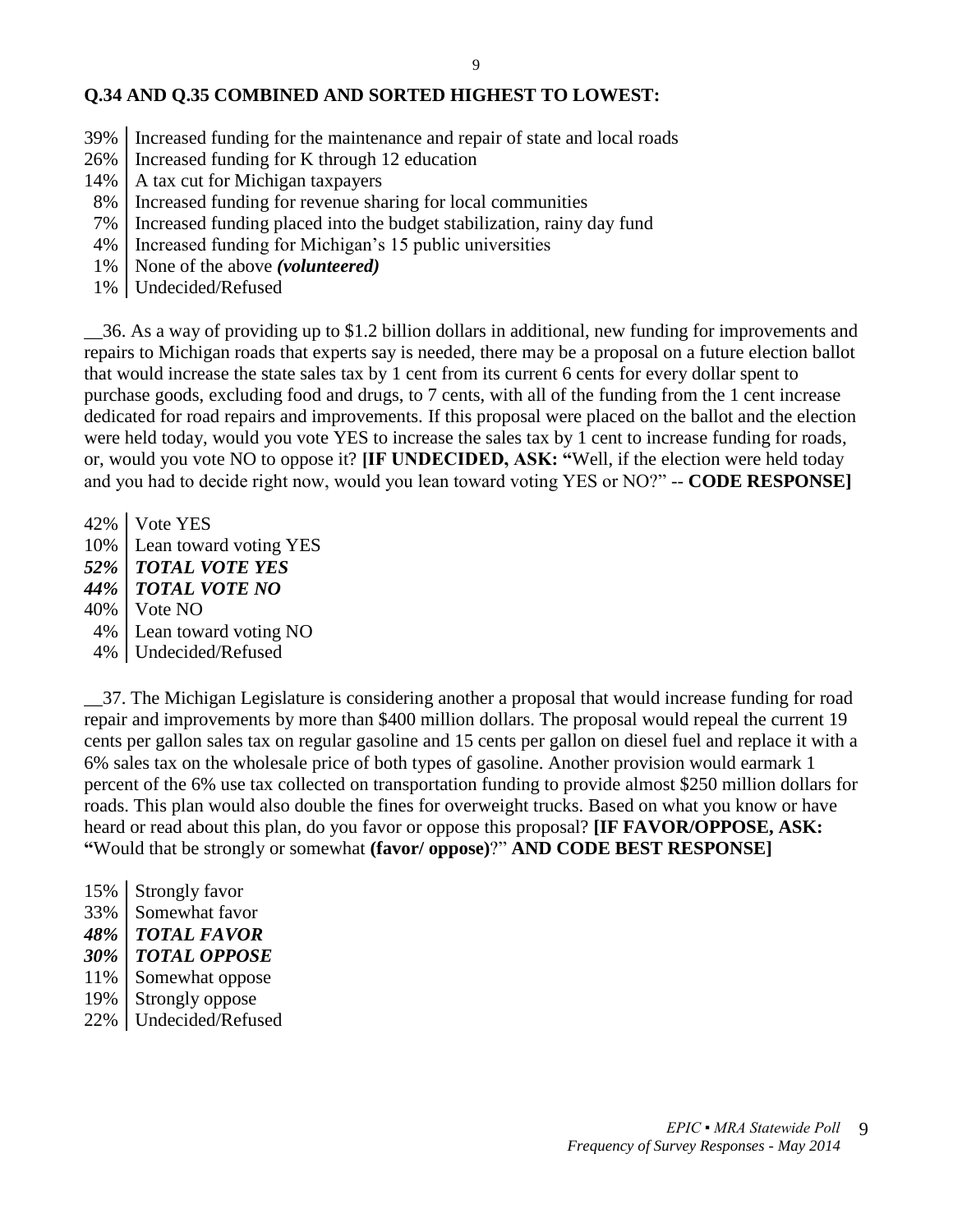\_\_38. Some people have suggested that a good way to provide the increased funding needed to improve and repair the roads is to change to a system where motorists pay a new fee that would be based on several factors, including the number of miles they drive, the time of day they travel, the route taken and the weight of the vehicle they drive. Based on this description and what you may know or have heard or read about such an approach that is under study, do you think this is a good idea or a bad idea? **[IF GOOD/BAD, ASK: "**Would that be a very or somewhat **(good/bad idea)**?" **AND CODE BEST RESPONSE]**

 5% Very good idea 13% Somewhat good idea *18% TOTAL GOOD IDEA 77% TOTAL BAD IDEA* 11% Somewhat bad idea 66% Very bad idea 5% Undecided/Refused

\_\_39. Another proposal recently discussed as a way to provide increased funding for road repairs and improvements in Michigan would be to convert several interstate highways in Michigan to toll roads? Do you favor or oppose this proposal? **[IF FAVOR/OPPOSE, ASK: "**Would that be strongly or somewhat **(favor/ oppose)**?" **AND CODE BEST RESPONSE]**

- 17% Strongly favor
- 21% Somewhat favor
- *38% TOTAL FAVOR*
- *55% TOTAL OPPOSE*
- 11% Somewhat oppose
- 44% Strongly oppose
- 7% Undecided/Refused

\_\_40. Based on your personal experience or what you know or have heard or read, do you support or oppose the efforts of the Tea Party movement? **[IF SUPPORT OR OPPOSE, ASK: '**Do you strongly or somewhat **(support/oppose)** the Tea Party movement?' **AND CODE BEST RESPONSE]** 

- 11% Strongly supports Tea Party movement
- 16% Somewhat supports Tea Party movement
- *27% TOTAL SUPPORT TEA PARTY*
- *46% TOTAL OPPOSE TEA PARTY*
- 11% Somewhat opposes Tea Party movement
- 35% Strongly opposes Tea Party movement
- 27% Undecided/Refused